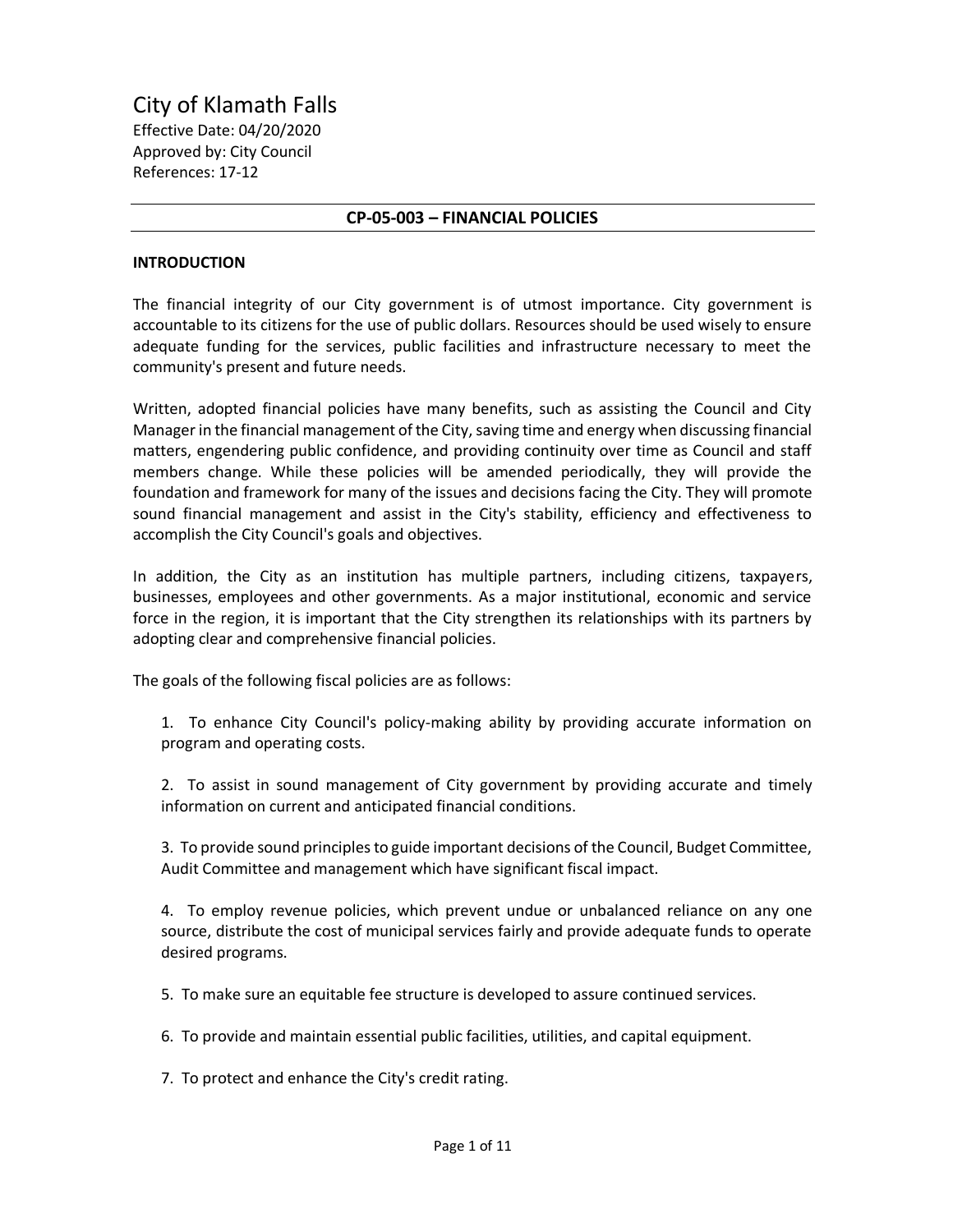8. To ensure that all surplus cash is prudently invested in accordance with the investment policy adopted by the Council to protect City funds and realize a reasonable rate of return.

### **ACCOUNTING AND FINANCIAL PRACTICES POLICIES**

The City will maintain an accounting and financial reporting system that allows reporting in conformance with Generally Accepted Accounting Principles as applied to municipalities and Oregon Local Budget Law.

The City will manage its funds as independent financial entities in accordance with legal and administrative policies and will ensure that funds are not co-mingled.

Each fund, as appropriate, will maintain a contingency account to meet unanticipated requirements during the budget year.

To provide for cash flow requirements, each fund will maintain an adequate cash balance, borrow internally from another City fund, or, as a last resort, borrow externally.

### **FUND BALANCE POLICIES**

The Governmental Accounting Standards Board (GASB) has defined fund balance for financial reporting to be classified as follows:

1. Non-spendable: Amounts constrained to specific purposes by externally enforceable legal restrictions, such as those provided by creditors, grantors, higher levels of government, through constitutional provisions, or by enabling legislation.

2. Restricted: Amounts constrained to specific purposes by externally enforceable legal restrictions, such as those provided by creditors, grantors, higher levels of government, through constitutional provisions, or by enabling legislation.

3. Committed: Amounts constrained by the City Council through the highest formal action, an Ordinance.

4. Assigned: Amounts the City intends to use for specific purpose. The authority to assign resources lies with the City Manager or his/her designee.

5. Unassigned: Amounts that are not categorized into one of the aforementioned classifications; these resources may be used for anything. Only the General Fund should show a positive unassigned fund balance. For other funds, a negative unassigned balance should be reported if more resources are used than are available in the fund.

The City of Klamath Falls will use the GASB's definitions of Fund Balance for the Comprehensive Annual Financial Report (CAFR) and for all other financial reporting. For all financial planning purposes, the term Budgetary Fund Balance will be used and will include any portion of the fund balance that is available for appropriation. Portions of the fund balance that are not available for appropriation will be identified as a Reserved Balance.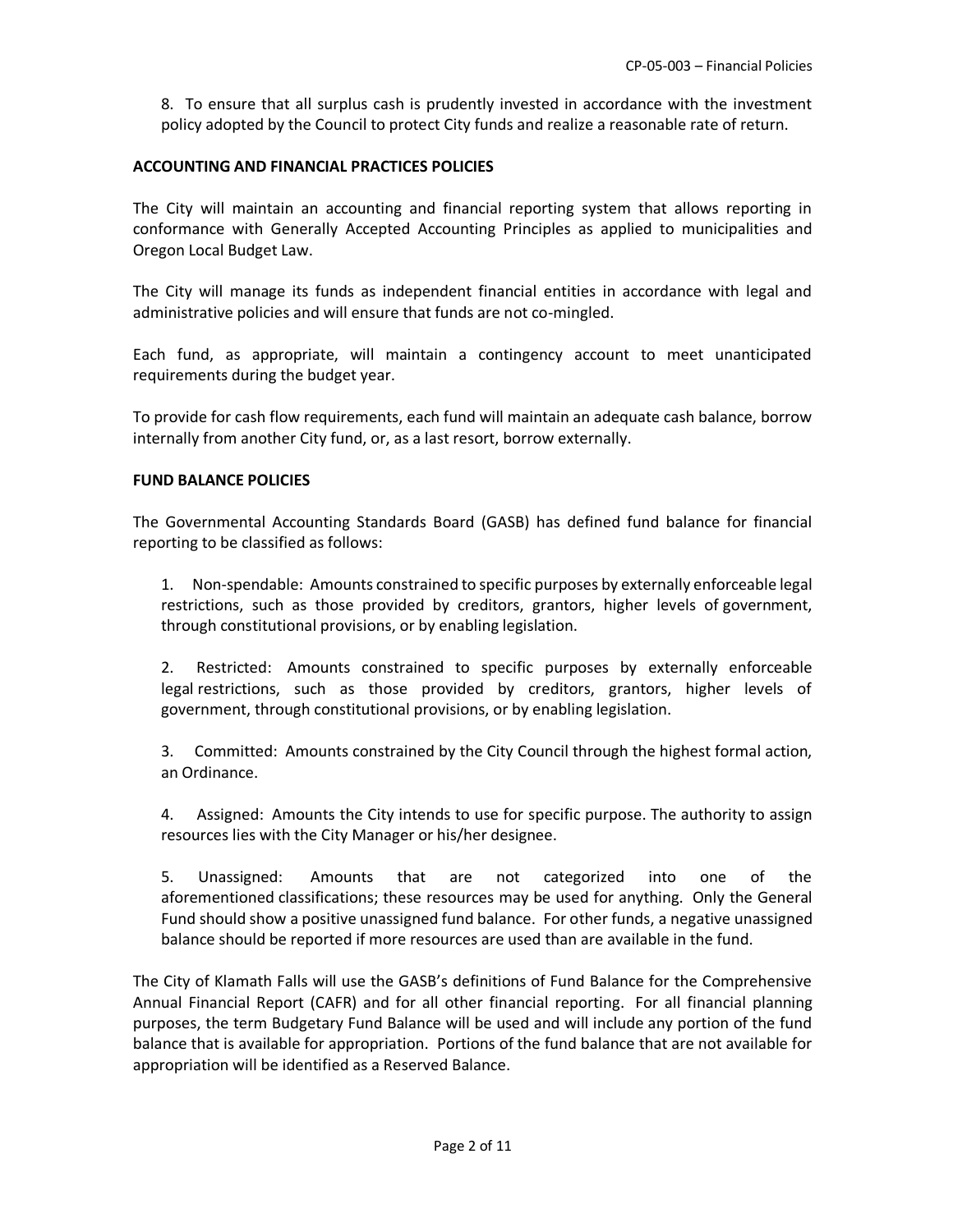# **NET POSITION AND FUND BALANCE FLOW ASSUMPTIONS**

The City may fund outlays for a particular purpose from both restricted (e.g., restricted bond or grant proceeds) and unrestricted resources. In order to calculate the amounts to report as restricted net position and unrestricted net position in the government-wide and proprietary fund financial statements, a flow assumption must be made about the order in which the resources are considered to be applied. The City will deplete restricted net position before unrestricted net position is applied.

The City may fund outlays for a particular purpose from both restricted and unrestricted resources (the total of committed, assigned, and unassigned fund balance). In order to calculate the amounts to report as restricted, committed, assigned, and unassigned fund balance in the governmental fund financial statements a flow assumption must be made about the order in which the resources are considered to be applied. The City will deplete restricted fund balance before using any of the components of unrestricted fund balance. Further, when the components of unrestricted fund balance can be used for the same purpose, committed fund balance is depleted first, followed by assigned fund balance. Unassigned fund balance is applied last.

# **BUDGET POLICIES**

The City will live within its means. A balance must be struck between revenues and expenditures, so that the public can realize the benefits of a strong and stable government. It is important to understand that this policy is applied to budget entities over periods of time which extend beyond current appropriations. By law, budget expenditures cannot exceed available resources, defined as revenues generated in the current period added to balances carried forward from prior years. Temporary shortages, or operating deficits, can and do occur, but they are not tolerated as extended trends.

### **Balanced Operating Budget**

The City shall biennially adopt a balanced budget pursuant to ORS 294.305 to 294.565 where operating revenues are equal to, or exceed, operating expenditures. Any increase in expenses, decrease in revenues, or combination of the two that would result in a budget imbalance will require budget revision, rather than spending unappropriated surpluses or designated contingencies to support ongoing operations. Any year end operating surpluses will revert to fund balances for use in maintaining contingency reserve levels set by policy and the balance will be available for capital projects and/or "one-time only" expenditures.

### **Budget Document**

The operating budget shall serve as the biennial financial plan for the City. It will serve as the policy document of the City Council for implementing Council goals and objectives. The budget shall provide the staff the resources necessary to accomplish City Council determined service levels.

The Budget Officer shall biennially prepare and present a proposed operating budget to the Budget Committee no later than May 30 of the budget year; and the City Council will adopt said budget no later than June 30 of that year. Funds may not be expended or encumbered for the following fiscal year until the budget has been adopted by the City Council.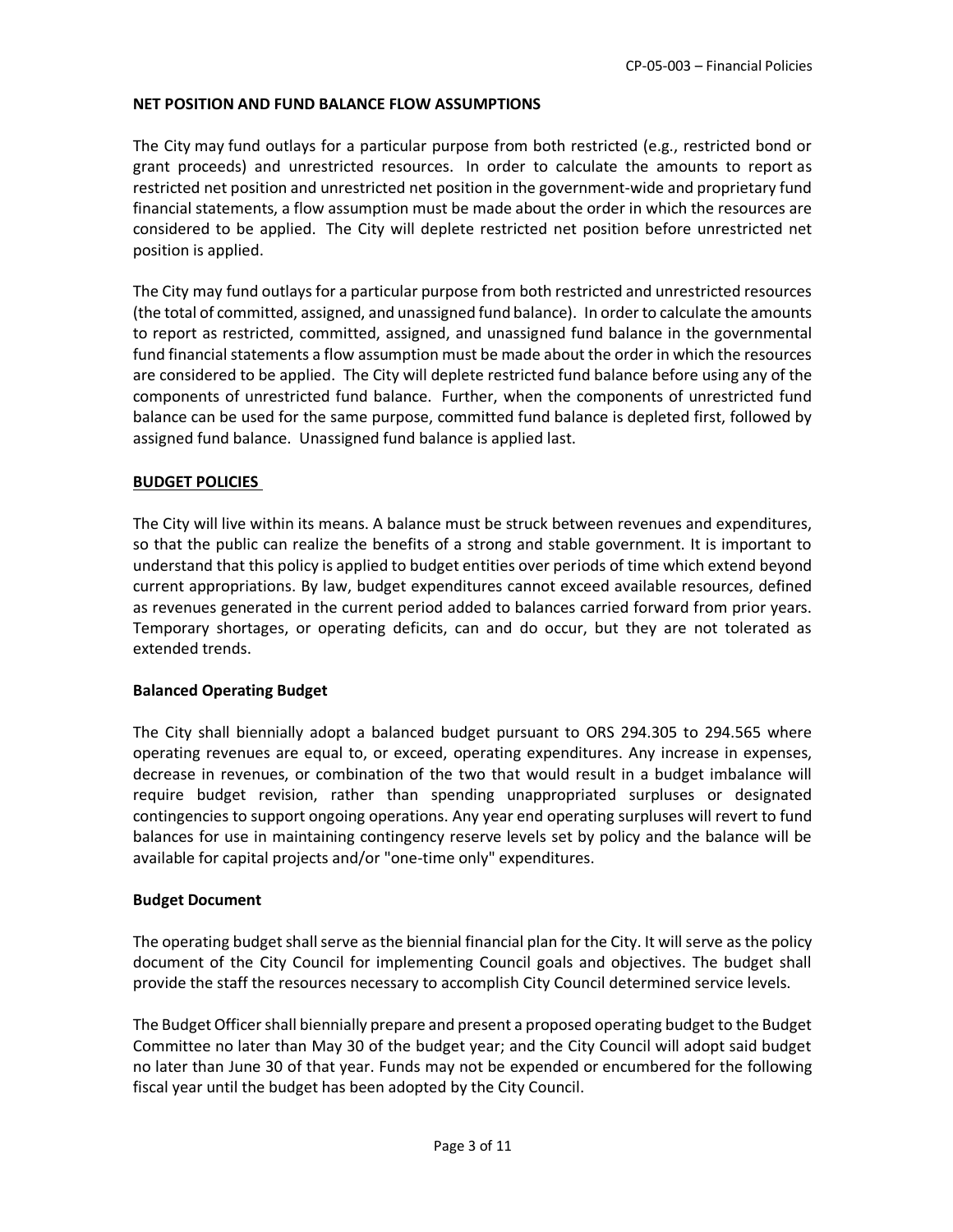The City's biennial budget will be presented by fund, with a logical breakdown of programs and expenditures. A separate line item budget printout will be available upon request to the Budget Committee and City Council. The budget will focus on policy issues and will summarize expenditures at the Personal Services, Materials and Services, Capital Outlay, Debt Service, and Interfund Transfer levels.

The City uses a 10-year model to analyze projected expenditures and revenues. The City utilizes a rolling average of 3 or 5 years for revenue. Known expenditures are included and projected expenditures are used to forecast expenses and revenues for the 10-year horizon. This plan allows the Budget Committee and Council to analyze impacts to the budget prior to committing to new on-going expenditures for employees or programs. Staff updates the plan regularly.

# **Budget Control and Accountability**

Budget control is maintained at the department level. The City Manager has the authority to approve expenditures of up to the amount established in the Public Contracting Rules, as amended, and the Council Policy on Spending Authority. Expenditures exceeding the established amount must be approved by the City Council. In no case, may total expenditures of a particular fund exceed that which is appropriated by the City Council without a budget amendment.

Purchases must be approved by the manager of the purchaser or someone of equal management level, except the City Manager whose approver will be the Finance Manager. Purchases include invoices, receipts, credit/purchase card statements, check requests, and travel expense reimbursements.

Budget accountability rests primarily with the operating departments of the City.

# **Capital and Equipment**

A six-year Capital Improvements Program shall be prepared and updated each year. The operating impact of each project shall be identified and incorporated into biennial operating budgets. Capital assets costing \$5,000 or more shall be purchased and maintained on a regular schedule. Within legal limits and the constraints of operating budgets, debt shall be issued for the construction and purchase of capital assets, including major renovations.

The biennial budget will provide for adequate maintenance and replacement of capital assets.

### **Enterprise Funds**

The Enterprise Funds shall be supported by their own rates and not subsidized by the General Fund. The Enterprise Funds will pay their share of City administration, maintenance and engineering expenses that benefit those funds. Capital assets and improvements costing \$5,000 or more in the Enterprise Funds will be funded from utility rates unless otherwise approved by the City Council. Depreciation of property, plant and equipment having an estimated initial useful life greater than one reporting period in the Enterprise Funds will be provided using the straight-line method from 1 to 50 years depending on the asset class.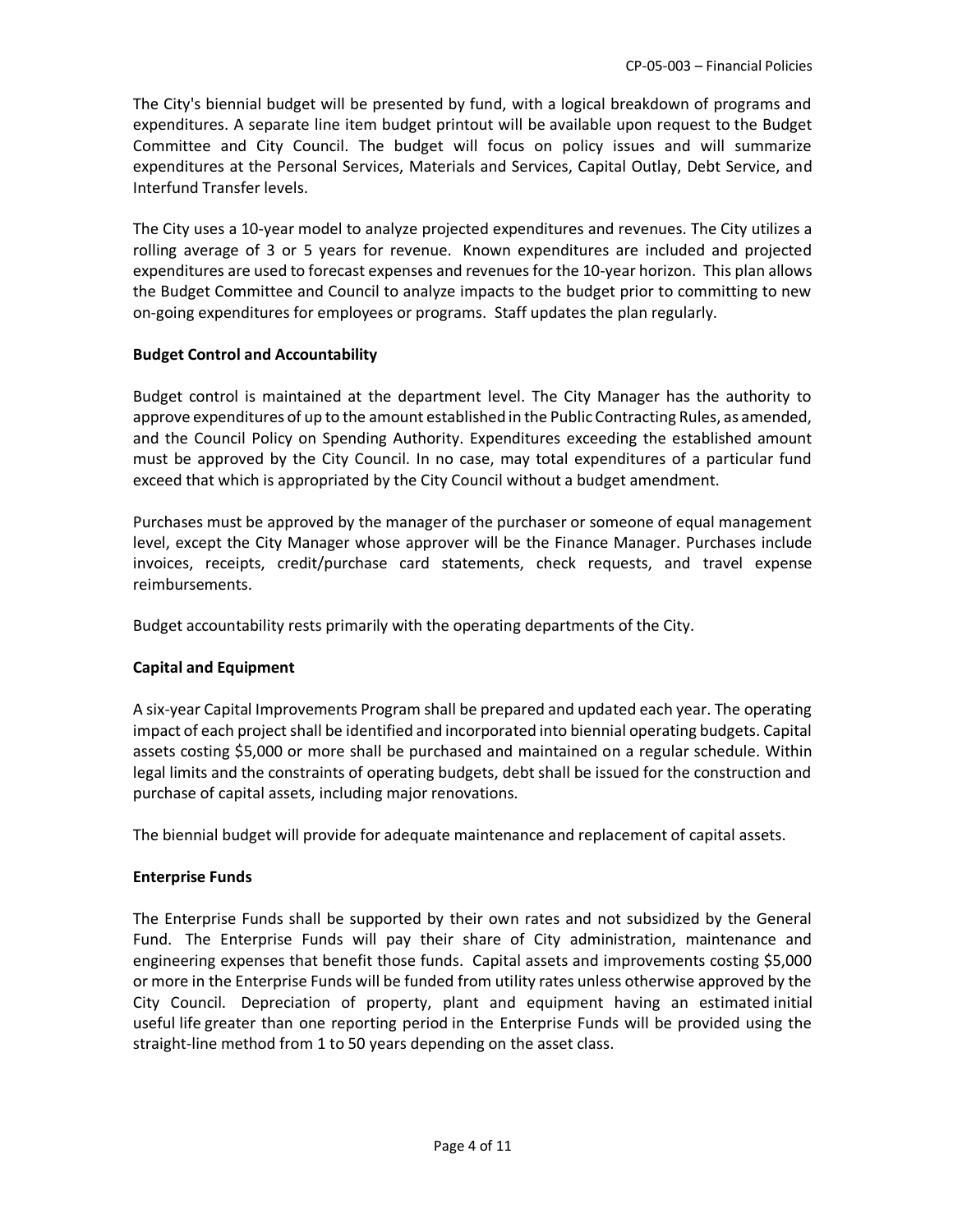# **Contingency Reserves Policy**

Contingency Reserve will be budgeted to provide for unanticipated expenditures of a nonrecurring nature, unexpected operational changes, legislative impacts, and unexpected increases in costs, and to avoid the need for service level reductions in the event an economic downturn causes revenues to come in lower than budget.

# **General Fund Budgeted Reserves**

City will appropriate a contingency reserve balance in the General Fund of at least 20% of the biennial General Fund operating budget.

If Council authorizes expenditure of contingency reserves for any purpose identified in the previous section, which causes reserve balances to fall below 20%, reserves must begin to be restored in the fiscal year following their use.

### **Enterprise Fund Budgeted Reserves**

The City will appropriate a contingency reserve balance in the Water and Wastewater funds of at least 15% of the biennial operating budget

# **Special Revenue Funds Budgeted Reserves**

The City will appropriate a contingency reserve balance in other funds receiving property tax support at a minimum level of 10% of the biennial operating budget.

Special revenue funds will be evaluated individually based on the type of service, potential for unexpected expenditures and purpose of the fund to determine the appropriate contingency reserve. There may be some funds that require no contingency reserve.

### **Other Reserve Funds**

The City has developed a plan to provide for the periodic purchase/replacement of equipment, furnishings, and vehicles. The plan allows for departments to propose an amount to be set aside in a reserve account sufficient to accumulate funds to purchase new equipment, furnishings, and vehicles. As a way to calculate the amount of set-aside, a department may budget the depreciation for that year. This would allow a department to accumulate over the life of the asset a significant portion of the cost to fund the replacement of existing equipment, vehicles, computers and office furnishings when they reach the end of their useful lives

### **REVENUE POLICY**

In the City of Klamath Falls' fiscal system, the monitoring and control of revenues is a primary concern. To accomplish this, revenues are monitored on a continuous basis to ensure that receipts from each revenue source are at maximum levels. An understanding of the economic and legal factors, which directly and indirectly affect the level of revenue collections, is an important part of the City's revenue policy.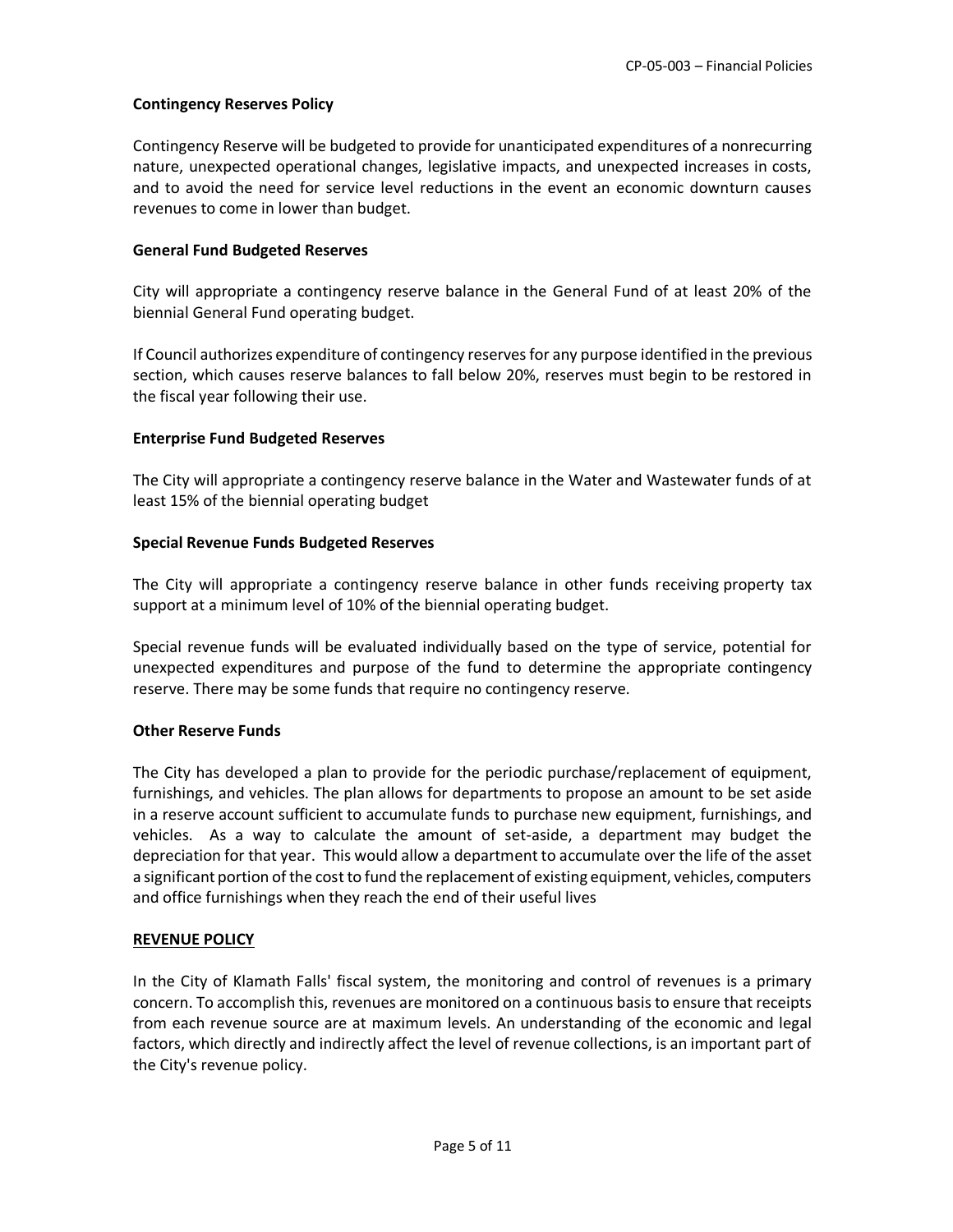### **Revenue Policy Goals**

1. A diversified yet stable revenue system will be utilized by the City to protect it from possible short-term fluctuations in any of its revenue sources.

2. The City will, after having considered all possible cost reduction alternatives, explore the possibility of obtaining new or expanded revenue sources as a way to help insure a balanced budget.

3. Cost recovery revenue is based on the last audited numbers. While this will cause reimbursement for costs to be in arrears, it will allow for those costs to be accurately assessed.

4. The City will actively support legislation which guarantees funding necessary to cover the cost of state and federal mandated programs.

5. The City will continue lobbying efforts to protect current revenues received from State and Federal sources.

6. The City will follow an aggressive policy of enforcement of revenue regulations and collection of revenues.

### **Specific Revenue Policies**

All revenue forecasts shall be conservative. For modeling purposes, the city uses either 3 or 5 year rolling averages.

To the extent possible, current operations will be funded by current revenues. The use of unencumbered prior period balances for operations shall be scrutinized and carefully limited in all funds.

The various sources of revenue shall be monitored to determine that rates are adequate and equitable, and each source is maximized.

The City will pursue federal, state, and private grants but will carefully review financial support of these programs in areas that require commitments, which continue beyond funding availability. It is the policy of the City to charge fees for services where such an approach is permissible, and where a limited and specific group of beneficiaries is identifiable.

The City will continuously seek new revenues and pursue diverse support, so as to limit the dependence on one or only a few sources.

A diversified and stable revenue system will be maintained to shelter the government from shortrun fluctuations in any particular revenue source.

One-time revenues will be used only for one-time expenditures. The City will avoid using temporary revenues to fund mainstream services.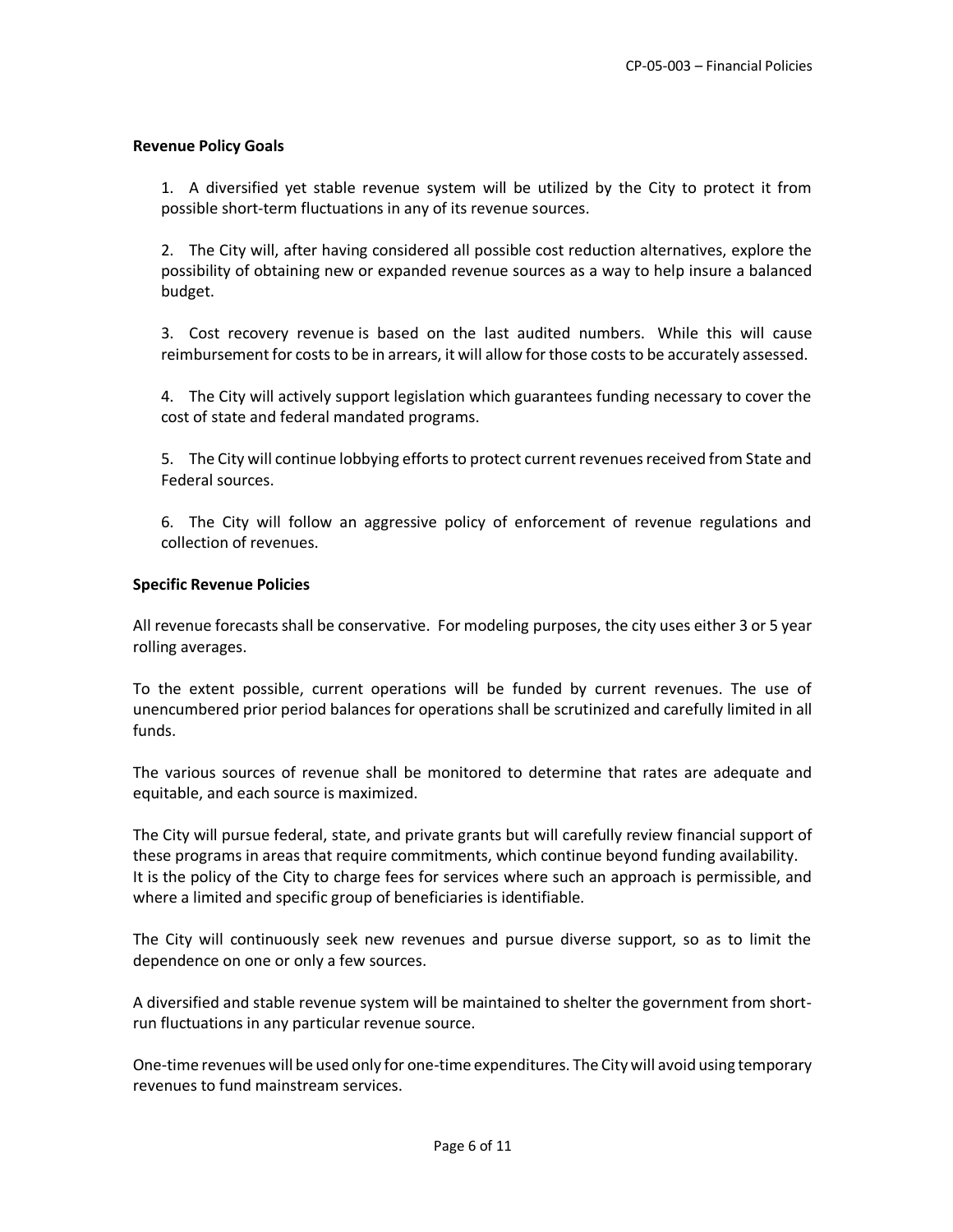The City Manager, Department Directors and other managers are to analyze the budgets under their control at least monthly and notify the Finance Division of any required changes or discrepancies.

New and expanded unrestricted revenue streams should be first applied to support existing programs prior to funding new or expanded programs.

All City funds shall be safely invested to provide a sufficient level of liquidity to meet cash flow needs and to provide the maximum yield possible within the guidelines of ORS 294.035. One hundred percent of all idle cash will be continuously invested. Quarterly investment reports will be presented to City Council.

### **FEE POLICY**

As a home rule municipality, the City of Klamath Falls has the ability to determine the extent to which fees should be used to fund City facilities, infrastructure and services. This Policy sets forth principles for identifying: the types of services for which fees could appropriately be imposed by the City; methods for calculating the percentage of costs to be recovered by such fees; and the manner in which the fees should be allocated among individual fee payers.

### **Ongoing Review**

Fees will be reviewed and updated on an ongoing basis to ensure that they keep pace with changes in the cost-of-living as well as changes in methods or levels of service delivery. Fees will be increased on a yearly basis by the Consumer Price Index for Urban areas (CPI-U). However, fees may be rounded to avoid partial dollar amounts. A full review of all fees will be conducted at least every five years to ensure fees are equitable and consistent with the cost of providing the service.

### **User Fee Cost Recovery Levels**

In setting user fees and cost recovery levels, the following factors will be considered:

1. Community-wide versus special benefit.

The level of user fee cost recovery should consider the community-wide versus special service nature of the program or activity. The use of general purpose revenues is appropriate for community-wide services, while user fees are appropriate for services that are of special benefit to easily identified individuals or groups.

2. Service recipient versus service driver.

After considering community-wide versus special benefit of the service, the concept of service recipient versus service driver should also be considered. For example, it could be argued that the applicant is not the beneficiary of the City's development review efforts: the community is the primary beneficiary. However, the applicant is the driver of development review costs, and as such, cost recovery from the applicant is appropriate.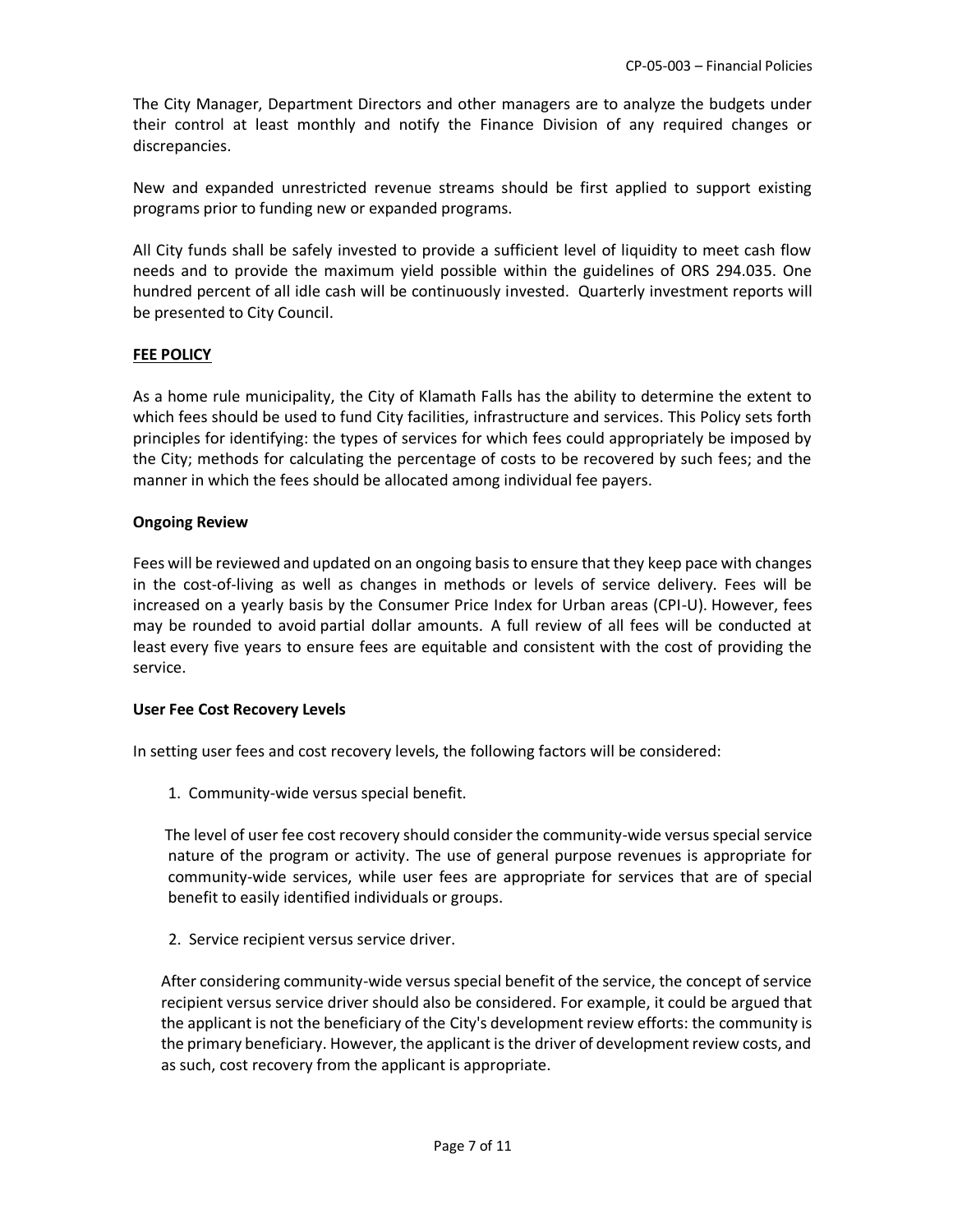3. Effect of pricing on the demand for services.

The level of cost recovery and related pricing of services can significantly affect the demand and subsequent level of services provided. At full cost recovery, this has the specific advantage of ensuring that the City is providing services for which there is genuinely a market that is not overly-stimulated by artificially low prices. Conversely, high levels of cost recovery will negatively impact the delivery of services to lower income groups. This negative feature is especially pronounced, and works against public policy, if the services are specifically targeted to low income groups.

4. Feasibility of collection and recovery.

Although it may be determined that a high level of cost recovery may be appropriate for specific services, it may be impractical or too costly to establish a system to identify and charge the user. Accordingly, the feasibility of assessing and collecting charges should also be considered in developing user fees, especially if significant program costs are intended to be financed from that source.

# **General Concepts Regarding the Use of Service Charges**

The following general concepts will be used in developing and implementing service charges:

1. Revenues should not exceed the reasonable cost of providing the service.

2. The City will maximize utilization of user charges in lieu of property taxes for services that can be individually identified and where the costs are directly related to the level of service. User fees will be reviewed every three years to ensure that related costs are recovered in accordance with City Council policy.

3. Cost recovery goals should be based on the total cost of delivering the service, including direct costs, departmental administration costs, and organization-wide support costs such as accounting, personnel, data processing, vehicle maintenance, and insurance.

4. The method of assessing and collecting fees should be as simple as possible in order to reduce the administrative cost of collection.

5. Rate structures should be sensitive to the "market" for similar services as well as to smaller, infrequent users of the service.

6. A unified approach should be used in determining cost recovery levels for various programs based on the factors discussed above.

### **Factors Favoring Low Cost Recovery Levels**

Very low cost recovery levels are appropriate under the following circumstances:

1. There is no intended relationship between the amount paid and the benefit received. Almost all public safety programs fall into this category as it is expected that one group will subsidize another.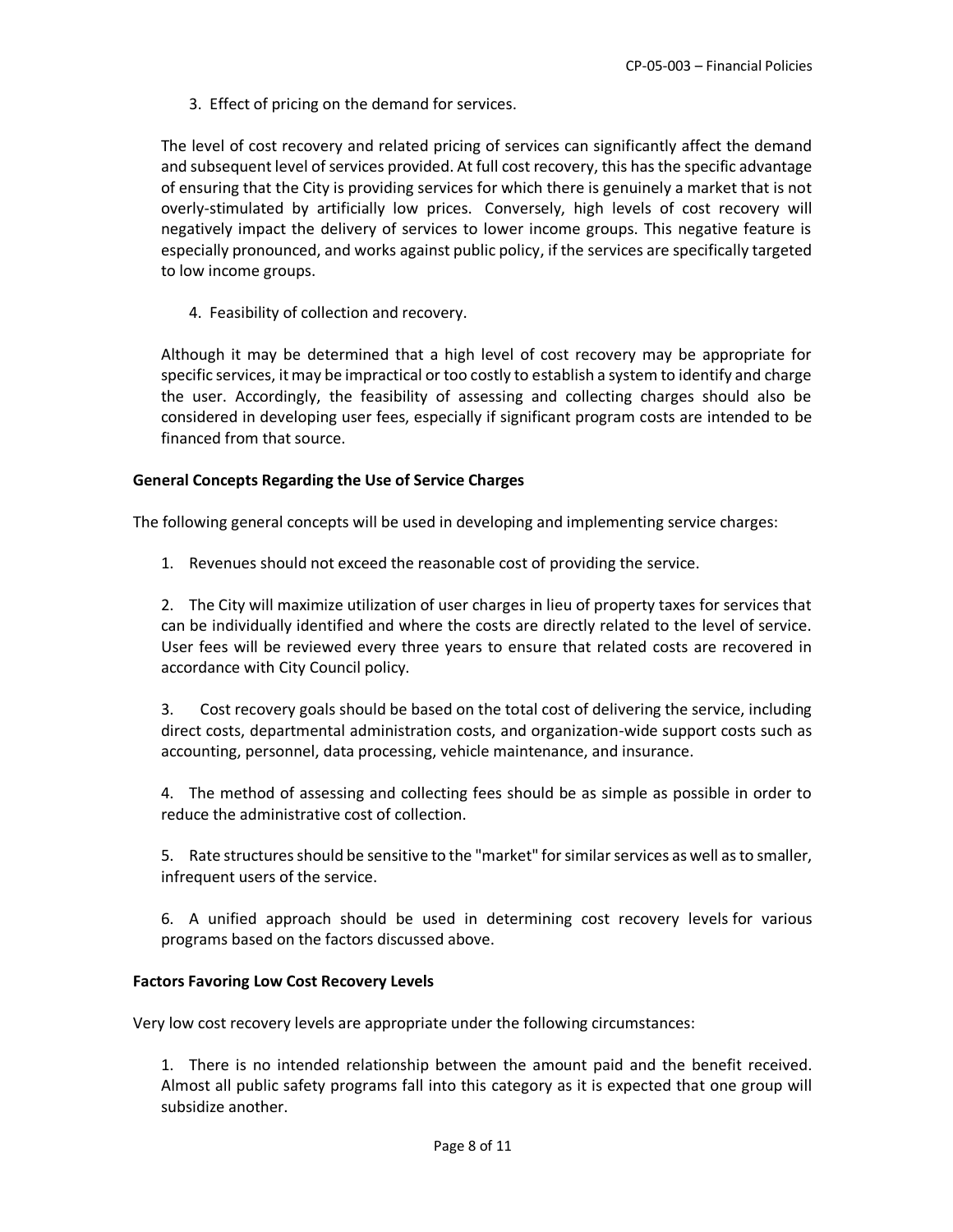2. Collecting fees is not cost-effective or will significantly impact the efficient delivery of the service.

3. There is no intent to limit the use of (or entitlement to) the service. Again, most public safety emergency response services fall into this category. Access to neighborhood and community parks would also fit into this category.

4. The service is non-recurring, generally delivered on a "peak demand" or emergency basis, cannot reasonably be planned for on an individual basis, and is not readily available from a private sector source. Many public safety services fall into this category.

5. Collecting fees would discourage compliance with regulatory requirements and adherence is primarily self-identified, and as such, failure to comply would not be readily detected by the City. Many small-scale licenses and permits might fall into this category.

#### **Factors Favoring High Cost Recovery Levels**

The use of service charges as a major source of funding service levels is especially appropriate under the following circumstances:

The service is similar to services provided through the private sector.

1. Other private or public sector alternatives could or do exist for the delivery of the service.

2. For equity or demand management purposes, it is intended that there is a direct relationship between the amount paid and the level and cost of the service received.

3. The use of the service is specifically discouraged. Police responses to disturbances or false alarms might fall into this category.

4. The service is regulatory in nature and voluntary compliance is not expected to be the primary method of detecting failure to meet regulatory requirements. Permits, plan checks, and subdivision review fees for large projects would fall into this category.

#### **Enterprise Fund Rates**

The City will set fees and rates at levels which fully cover the total direct and indirect costs (including operations, capital outlay, and debt service) of the Water and Wastewater Funds.

The City will review and adjust enterprise fees and rate structures as required to ensure that they remain appropriate, equitable and sufficient to cover the required debt service bond covenants.

Upon review of utility rates, Council will set rates through the required public process and adopt any changes to the rate structure for the City's enterprise funds by ordinance.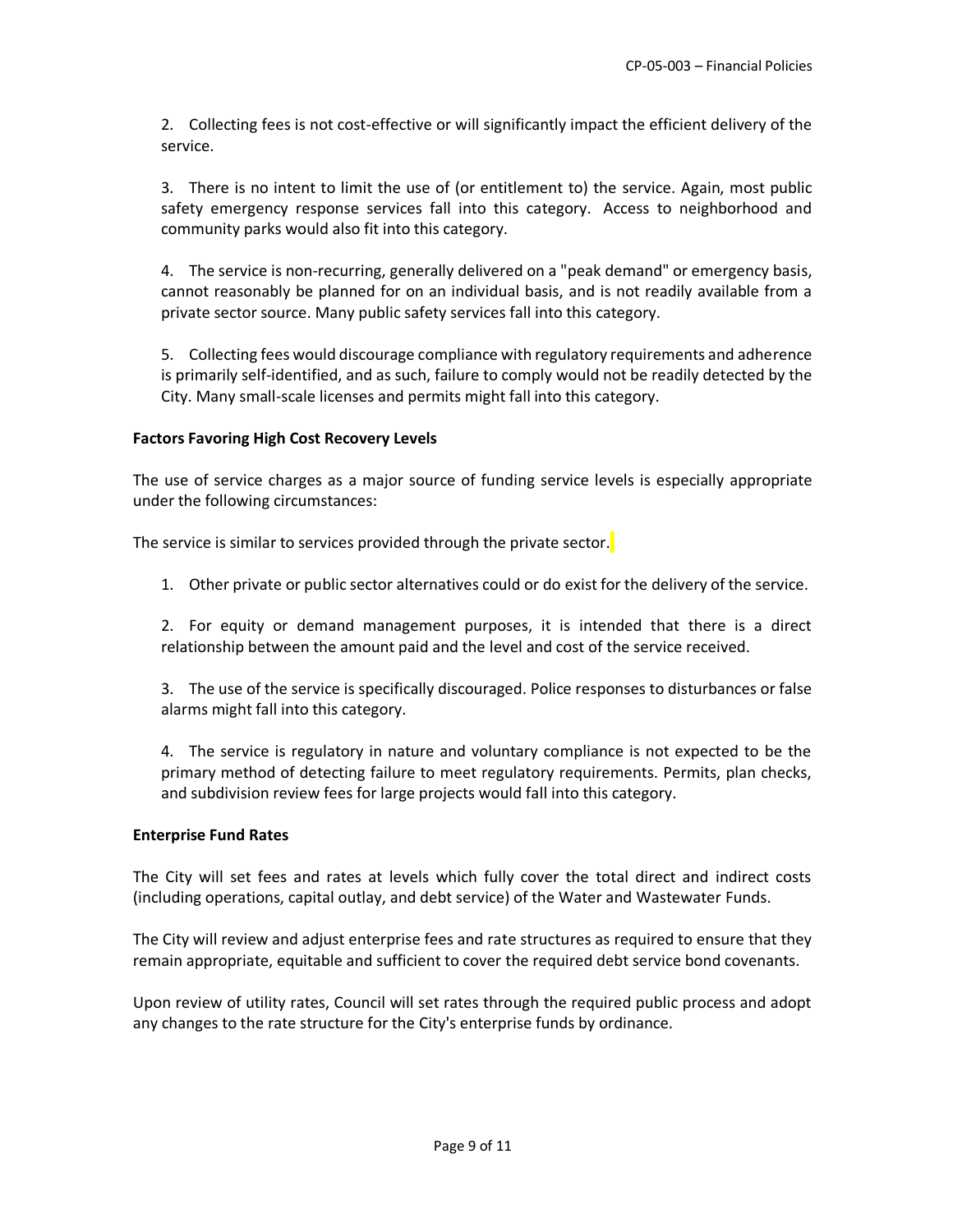### **Franchise Fees for Enterprise Funds**

In accordance with long-standing practices, the City will review treating the water, wastewater and geothermal funds in the same manner as if they were privately owned and operated. The rates of such franchise fees are set by ordinance and are dedicated to street improvements.

### **Recreation Programs**

The following cost recovery policies apply to the City's recreation programs:

- 1. Cost recovery for activities directed to adults should be relatively high.
- 2. Cost recovery for activities directed to youth and seniors should be relatively low. In those circumstances where services are similar to those provided in the private sector, cost recovery levels should be higher. Although ability to pay may not be a concern for all youth and senior participants, these are desired program activities, and the cost of determining need may be greater than the cost of providing a uniform service fee structure to all participants. Further, there is a community-wide benefit in encouraging high-levels of participation in youth and senior recreation activities regardless of financial status.

### **Rebate Programs**

If the amount of a particular fee is considered to be too high to accommodate the needs of particular segments of the community and the public interest would be served by adjusting the amount or manner of payment of such fees in particular instances, the amount of the fee may be waived, rebated, or deferred as appropriate. In the case of fees established by ordinance, the criteria for waiving, rebating, or deferring payment of such fees shall be established by the City Council by ordinance.

### **Cash Management Investment Policies**

The City shall review and update, or modify as appropriate, the City's investment policy when the applicable statutes change. The City's policy follows the guidelines set by state statute and if changes are required, they will be reviewed and adopted by Council.

Reports on the City's investment portfolio and budget are presented to Council quarterly City funds will be managed in a prudent and diligent manner with emphasis on safety, liquidity, and yield, in that order for short term investments and safety, yield, and liquidity for longer term investments.

### **Capital Improvement Policy**

The City will plan for capital improvements over a multi-year period of time. The Capital Improvements Program will directly relate to the long-range plans and policies of the City. Operating funds to maintain capital improvements and to fund additional staff and service needs will be estimated and identified prior to making the decision to undertake specific capital improvements. The Capital improvement Program is a foundational document for developing the annual or biennial budget.